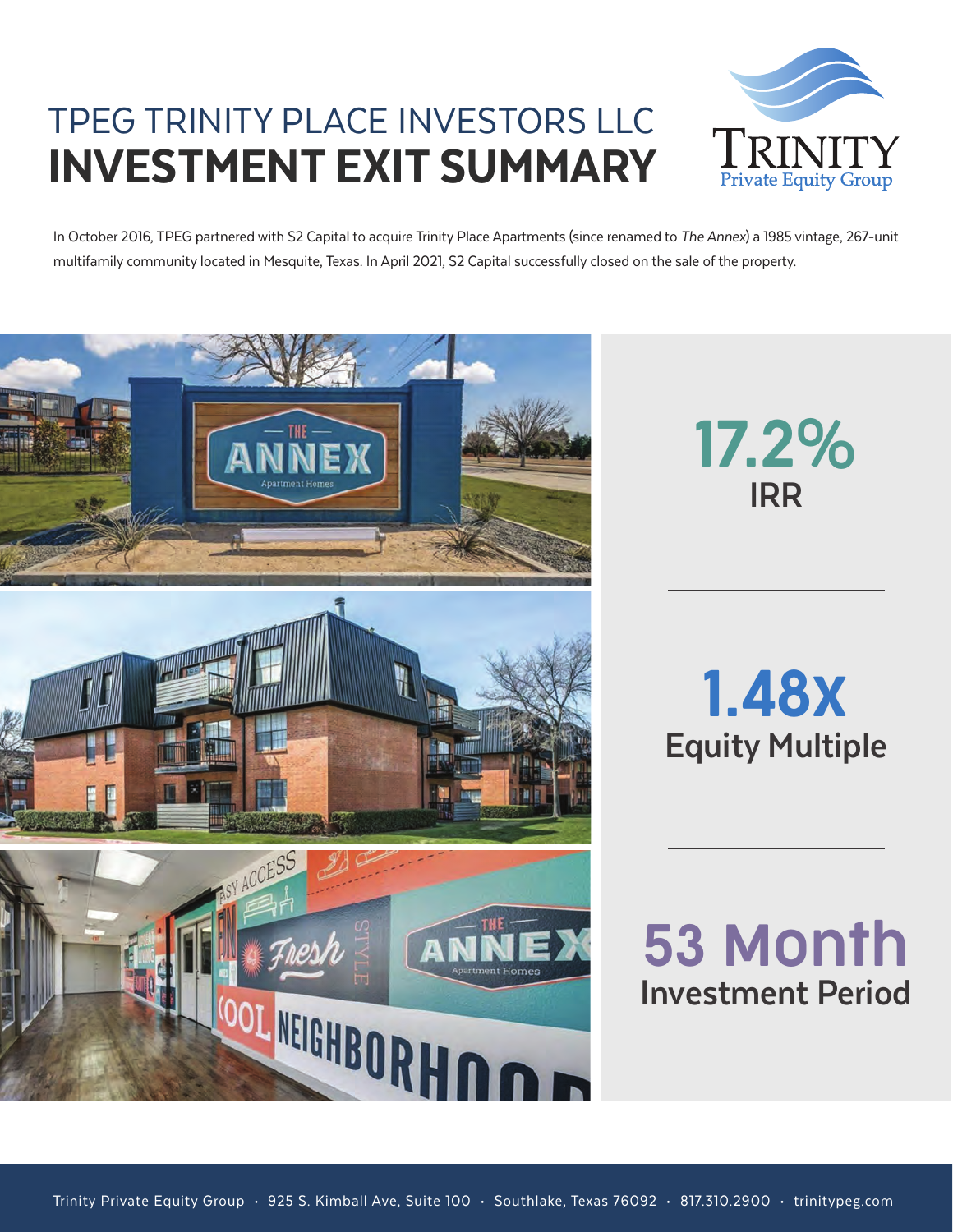## INVESTMENT SUMMARY

In October of 2016, Trinity Private Equity Group ("TPEG") partnered with S2 Capital ("S2") to acquire Trinity Place Apartments (since renamed to *The Annex)* a 1985 vintage, 267-unit multifamily community located at 4709 Samuell Blvd, Mesquite, TX. At the time of the investment, the underlying thesis centered around an appealing cost basis, a favorable location in a high-growth submarket, and the ability to significantly increase average rent levels while maintaining high occupancy. The asset was acquired for \$14.350 million with a total renovation budget of \$2.902 million, resulting in a total capitalization of \$18.617 million. This was funded with \$11.040 million of senior debt, \$2.000 million of TPEG mezzanine debt, \$5.350 million of TPEG equity, and approximately \$227,000 of equity provided by S2 affiliates.

S2's extensive renovation plan and hands-on management approach were successful, as rental rates, occupancy, and net operating income have all improved since acquisition. At acquisition, the asset was dated in terms of its finishes, amenities, and features. Through extensive renovations, S2 was able to modernize units and subsequently increase average effective rents to over \$924 per unit – a \$155+ premium since takeover.

Due, in part, to successfully driving higher rents and therefore higher net operating income, the partnership executed a refinance in December of 2018. This refinance represented an exit for mezzanine investors and made a full return of capital to equity investors (with a distribution totaling ~121% of their original investment), giving them right to 50% of all additional cash flow. In late 2020, the partnership ultimately decided to market the property for sale.

**On April 22nd, S2 Capital successfully closed on a sale of The Annex for \$24.000 million.** The sale price represented an increase of ~67% relative to the original purchase price and ~29% relative to our partnership's total basis. With a pre-tax distribution of net sales proceeds equal to approximately ~21% of their original equity contribution, **TPEG investors realized an internal rate of return ("IRR") of 17.2% and a cash-on-cash return of ~1.48x over the 53-month investment horizon.** 

Due to a significant tax burden associated with the sale, TPEG and S2 provided investors the opportunity to direct net sale proceeds into a Qualified Intermediary (a "QI") which helped facilitate a **1031 exchange – allowing the partnership (and its underlying investors) to defer significant tax and use money that otherwise would have gone to the IRS to acquire an additional value-add multifamily asset.** Investors who chose not to participate in the 1031 exchange received their sale distributions at sale. Investors that elected to participate have reinvested their sale proceeds into the acquisition of an additional east Dallas multifamily asset named Lake Village North, which will be renovated and provide the potential for additional value-add upside in the DFW market.